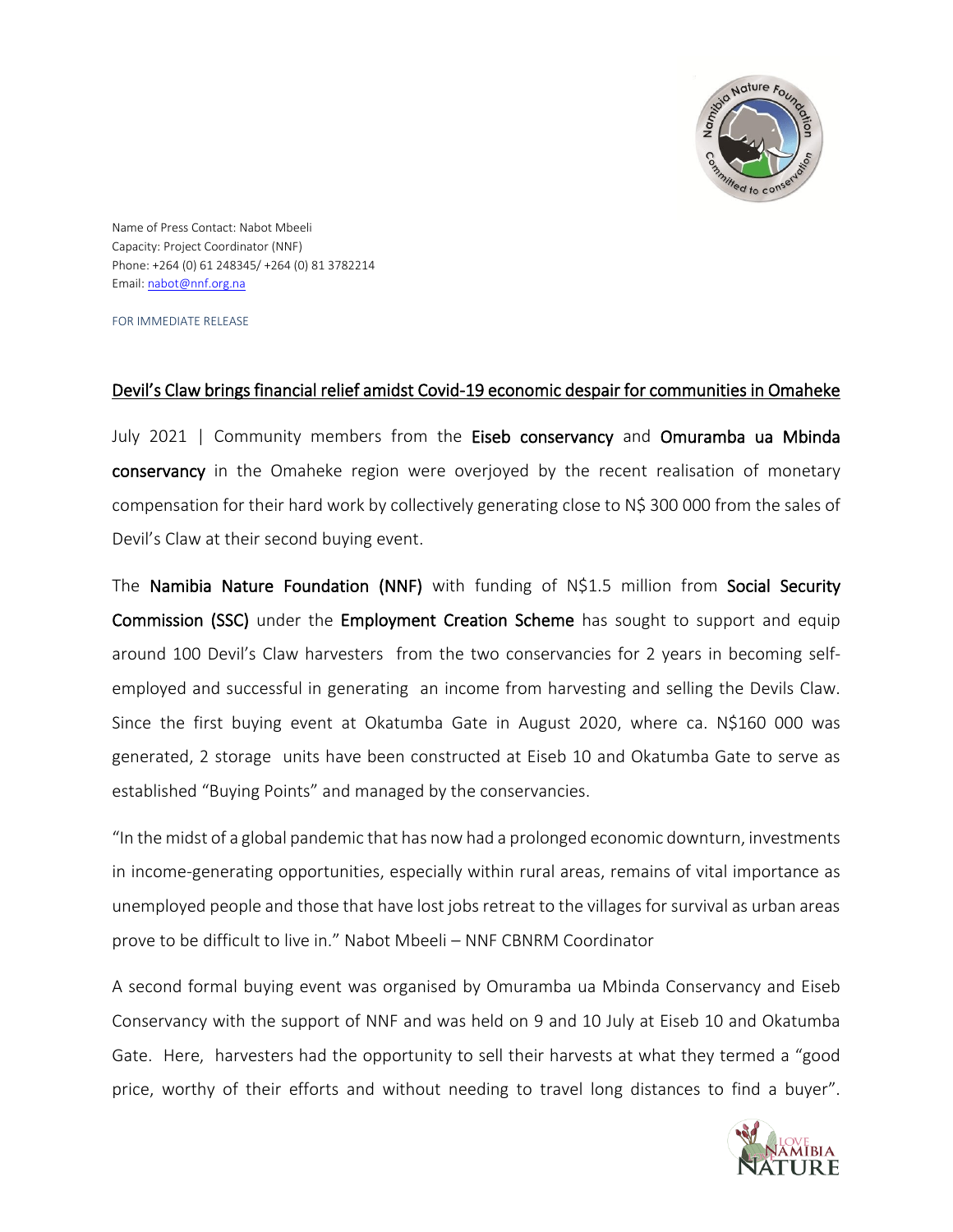

Community members commented on the noticeable increase of participating harvesters and amount of Devil's claw at the events. Around 5 000 kilograms of Devil's Claw were sold to EcoSo dynamics at N\$58 per kilogram of which N\$6,00 is subsidised for the administration of the conservancy's "Buying Point". The administration of the conservancy plays a vital role in the selling price of Devils Claw by ensuring the quality of Devil's Claw sold at the Buying Points is of a high standard and best harvesting practices are adhered to. In turn safeguarding the natural resource by being harvested sustainably.

Devil's Claw (*Harpophytum procumbens*) is an indigenous plant to Southern Africa and is widely used as a medicine for treating arthritis, reducing pain and fever and stimulating digestion.. More recently, it has become an important product for export to the European market with the biggest exports to France and Germany. In Namibia, Devils' Claw is listed as a protected species under the 1977 Nature Conservation Ordinance of the Ministry of Environment, Forestry and Tourism, and may not be harvested or exported without the correct permits. A "Sustainably Harvested Devil's Claw (SHDC) Model" is being implemented in the Omaheke Region to ensure long-term use of this plant resource. Sustainable harvesting of Devil Claw involves only partially harvesting the plants underground tubers, therefore not killing the plant, but allowing it time to recover to be reharvested in future.

This in addition encompasses the Community-Based Natural Resource Management (CBNRM)model which ensures that the natural resources that community members are dependant on for their livelihoods are managed in a sustainable manner. Moreover, the sustainable use of the Devil's Claw contributes the extensive generation of incentives and conditions for an identified group of resource users in such conservancies. In addition, under the same model, formal buying events are also organized by the conservancies to cut out the middlemen and ensure that harvesters receive a fair price for the Devil's claw.

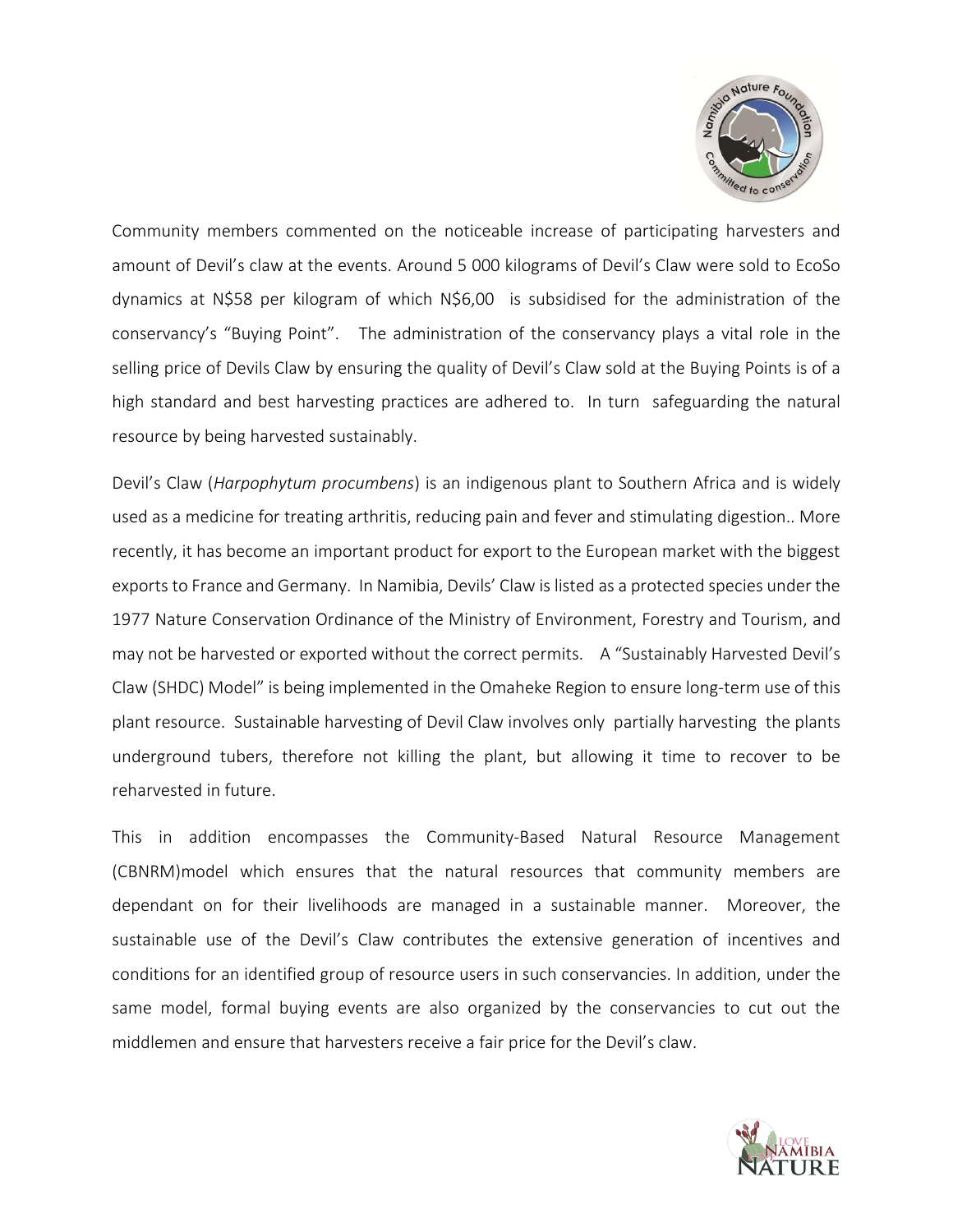

The managers of the two conservancies Erwin Tjituka and Jacquiline Kandapaera echoed that should harvesters continue to harvest sustainably, Devil's Claws would continue to generate income for the community members, their families and generations to come.

## *About Namibia Nature Foundation*

The Namibia Nature Foundation is a registered non-governmental organization founded in 1987. The foundation initiates, supports and promotes activities that conserve the environment, protect biodiversity, and that foster the sustainable and ethical use of natural resources. Since the 1996 amendment to the Nature Conservation Ordinance of 1975, which devolved rights to communities over natural resources, the Namibia Nature Foundation has steadily and systematically built up a knowledge base and expertise in supporting the managing of community-based natural resources alongside community organizations and members in communal areas.

*About Social Security Commission (SSC): Employment and Training Scheme of the Development Fund*

The **Social Security Commission** was established as an Act of Parliament under the Social Security Act, 1994 (Act No. 34 of 1994), currently read with the Employees' Compensation Act, 1941 (Act No. 30 of 1941) as amended with principal purpose to administer the Funds established by the aforementioned statutes, a Maternity Leave, Sick Leave and Death Benefit Fund (MSD Fund); a Development Fund (DF); a National Medical Benefit Fund (NMBF); a National Pension Fund (NPF); and an Employees' Compensation Fund (ECF). The Development Fund funds job creation ventures at community levels. Over 26 projects have been launched in 12 Regions were 383 jobs of which 265 are permanenet have been funded.

## Photographs: Contributed

Image1: The Buying Point Manager of Omuramba ua Mbinda Conservancy weighing bags of Devils Claw at the Buying Point stationed at the conservancy office in Okatumba Gate. Source: Mamico Tjituka